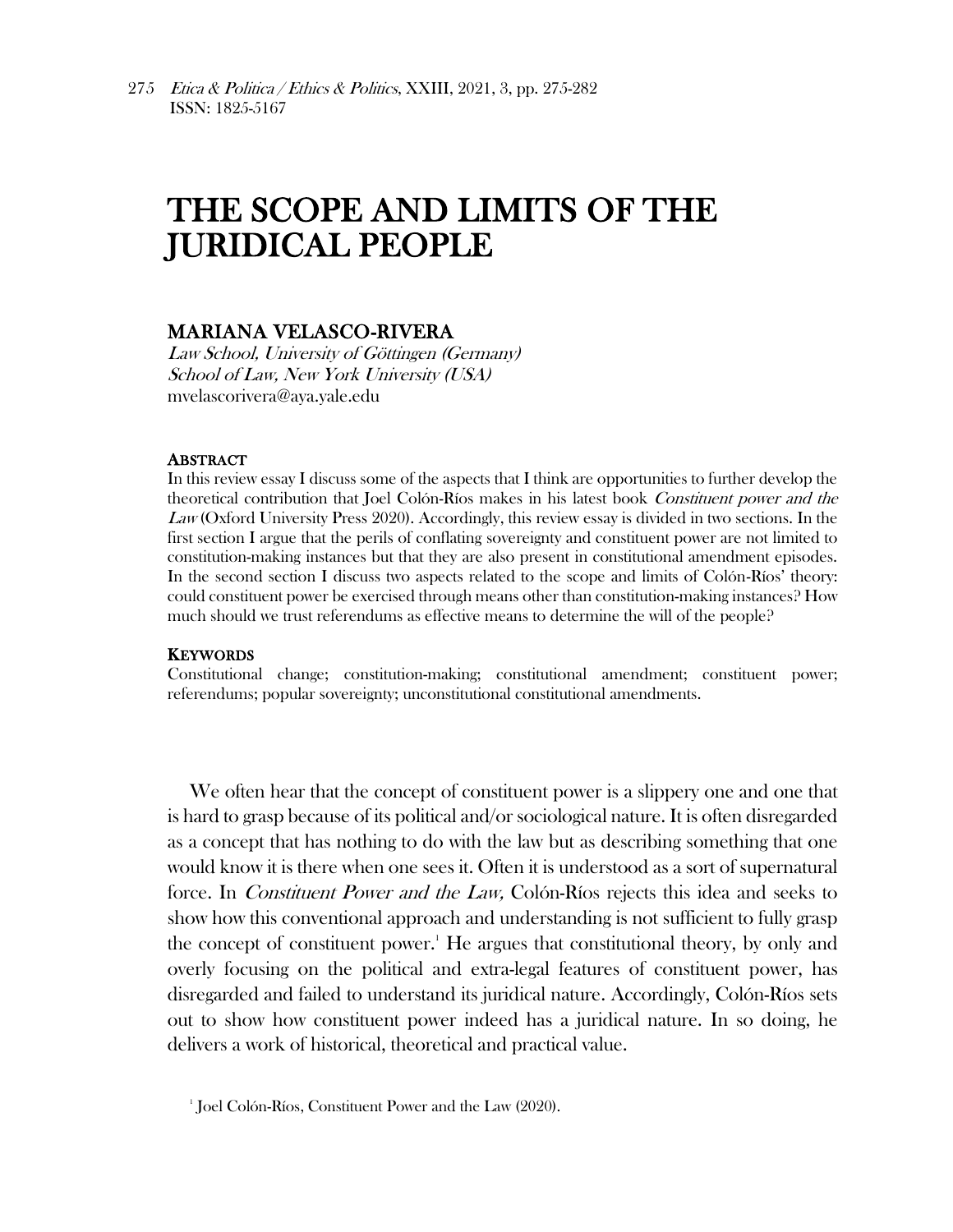In a way, *Constituent Power and the Law* demystifies the concept of constituent power by showing how it has travelled, how it has been treated across constitutional history and how constitutional theorists, political actors as well as courts in different contexts have deployed it. It does so while illustrating the legal effects that constituent power has had in the real world. In a nutshell, Colón-Ríos develops a theory of constituent power based on the distinction between sovereignty and constituent power– two concepts that are often conflated and/or used interchangeably. By distinguishing between these two concepts,<sup>2</sup> he convincingly argues that, on the one hand, constituent power may be exercised through legal means; and, on the other, that constituent power is almost by definition is a limited constitution-making authority—that is to say, one that cannot go beyond the established separation of powers and subject to judicial scrutiny.<sup>3</sup>

The practical value of *Constituent Power and the Law* lies in its conceptual clarity. By revisiting classic scholarship (among others, from Rousseau, to Sieyès, to Schmitt, to Kelsen, to Jellinek) Colón-Ríos manages to shed light on present pressing questions related, for example, to the theory and practice of the unconstitutional constitutional amendment doctrine. This feature, in my view, will make it an indispensable resource not only for legal scholars but also for judges and legal practitioners.

In what follows I discuss some of the aspects that I think are opportunities to further develop Colón-Ríos' theoretical contribution. Accordingly, this review essay is divided in two sections. In the first section I argue that the perils of conflating sovereignty and constituent power are not limited to constitution-making instances. In the second section I discuss two aspects related to the scope and limits of Colón-Ríos' theory: could constituent power be exercised through means other than constitution making instances? How much should we trust referendums as effective means to determine the will of the people?

# The perils of conflating sovereignty and constituent power: going beyond constituent assemblies

As mentioned above, Colón-Ríos develops his theoretical contribution based on the distinction between sovereignty and constituent power. In his view, "[a] sovereign…is best understood as an individual or entity who enjoys an uncontrollable jurisdiction to transform its will into law. The exercise of constituent power, in contrast, only involves a constitution-making authority; it can only produce *constitutional* norms."<sup>4</sup> This distinction is of particular importance and one, that in my view, should be taken

 $4$  Id. at 225.

 $^2$  *Id.* at 226–259.

 $3$  Id. at 262-294.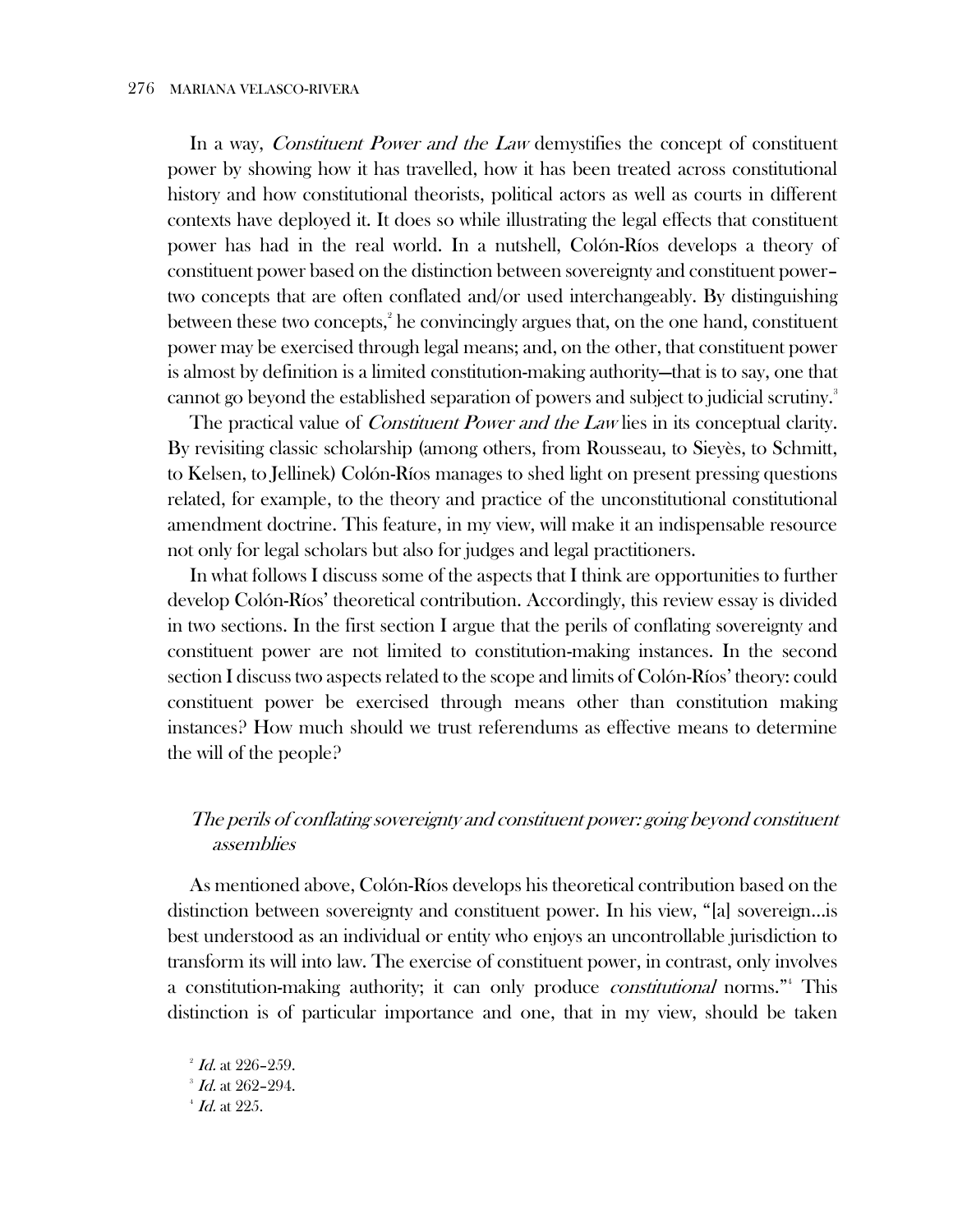seriously. In his words: "…when the distinction between sovereignty and constituent power is blurred, the scope of the jurisdiction of the latter tends to be exaggerated, sometimes in dangerous ways."<sup>5</sup> In Chapter 9, Colón-Ríos explores the ways in which sovereignty and constituent power have been conflated in key works of the early 20th century ( $e.g.$  Jellinek and Carré de Malberg)<sup>6</sup> and illustrates such conflation and its perils both in authoritarian and democratic contexts (i.e. the military dictatorships of Chile and Spain, the constituent assembly called by Nicolás Maduro in Venezuela  $(2017)$  and the Constitutional Assembly of Colombia  $(1991)$ <sup>7</sup> to show that "the assumption of sovereign powers is not exclusive to entities operating in authoritarian contexts."<sup>8</sup>

From the detail in which he discusses the Colombian case (he dedicates 6 pages to it),<sup>9</sup> it seems that Colón-Ríos' main concern (apart from correcting the conflation of sovereignty and constituent power) is to correct the common understanding of constituent assemblies (i.e. constitution-making bodies) as actors with unlimited power so as to prevent runoff assemblies that may depart from democratic principles in dangerous ways—and, as mentioned before, he does offer a sound theory to justify imposing substantive limits to them. In this sense, Colón-Ríos' main focus are those situations in which a new constitution would be adopted, as opposed to situations in which constitutional change takes place within an already established constitutional order. Yet in my view, Colón-Ríos' warning also applies to high courts when engaging in constitutional review of constitutional amendments.

It is based on this conflation that, for instance in Mexico, the Supreme Court of Justice has refused to impose substantive limits to the amendment power. For instance, in the Controversia Constitucional 82/2001, a case where it had to decide on the constitutionality of the Indigenous Peoples Rights Reform of 2001, the Mexican Supreme Court rejected the idea that the amending power was subject to *any* type of judicially enforceable limits, arguing that the constitutional amendment "c[a]me from an organ that is the direct successor of the [o]riginal [c]onstituent power, vested with powers that would correspond to the latter, but that before disappearing… [the original constituent power] expressly transferred [to the] Reforming Power".<sup>10</sup> Through this interpretation, in practice, the Mexican Supreme Court has consequently put the amendment body for all practical purposes outside the law and beyond the separation

<sup>10</sup> Suprema Corte de Justicia de la Nación [Supreme Court of Mexico], 6 Sept 2002, CC 82/2001, at 79 (Mex.)

 $^5$  Id. at 226.

 $6$  Id. at 227-238.

 $^7$  Id. at 247-258.

 $\mathscr{\mathscr{B}}$  *Id.* at 249.

 $^{\circ}$  *Id.* at 250–255.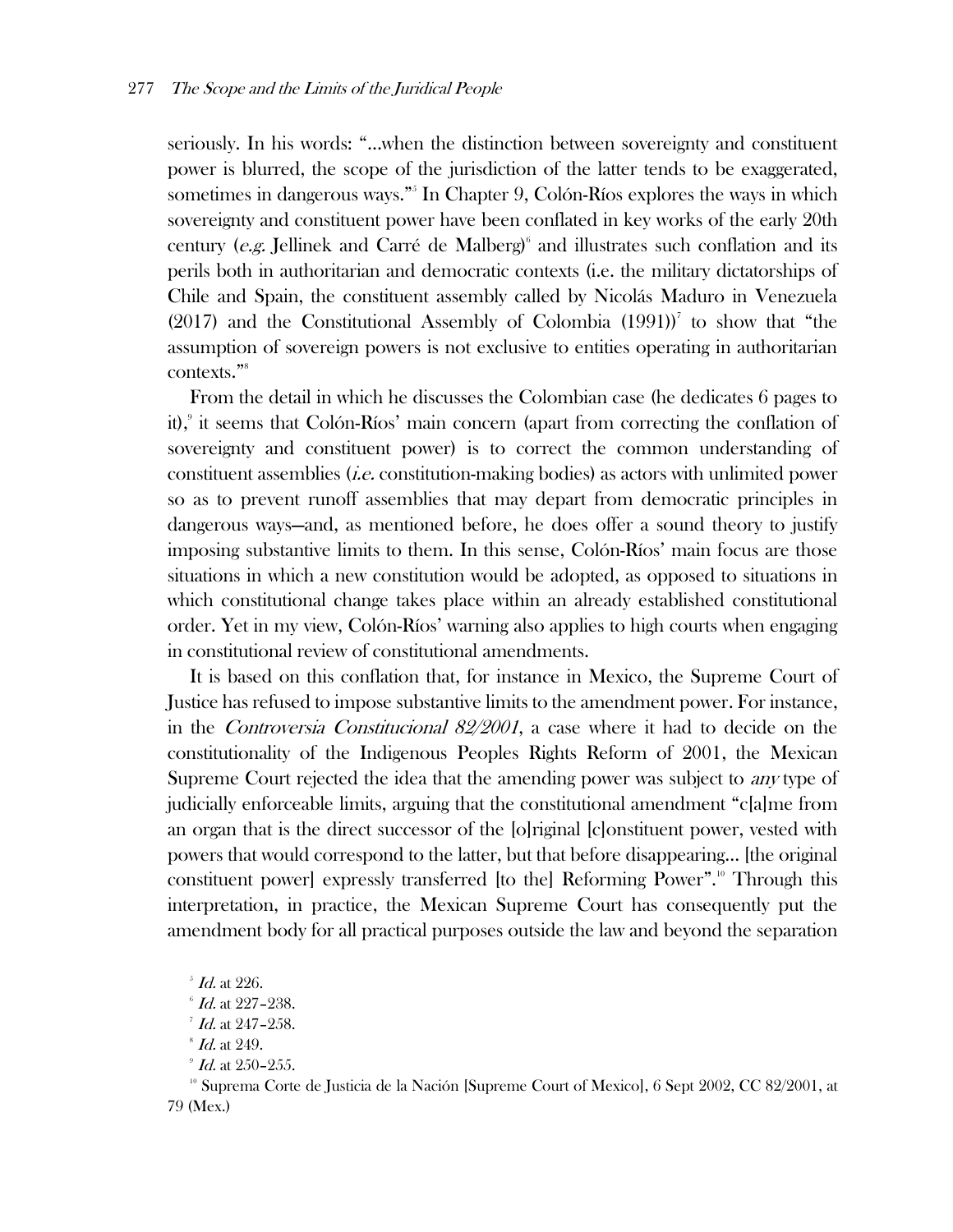of powers—that is, it has treated it as if it were the sovereign. This means that, as long as they comply with the process established by the constitutional amendment rule, Mexican representatives would be effectively able to depart from democratic principles without being subject to any kind of substantive scrutiny.

The similarities of the reasoning of the Mexican Supreme Court and the reasoning of its Colombian and Venezuelan counterparts are striking. Take for example the Colombian Supreme Court of Justice's ruling on the legality of the convocation of a Constitutional Assembly in 1990. The court argued that "the action of the primary constituent power [the constituent assembly] 'escapes any limits originating in the previous juridical order and, as a result, is free from any form of review that attempts to compare it with the precepts of that order'."<sup>11</sup> On the other hand, consider the Venezuela Supreme Court of Justice's reasoning in the ruling that decided on the legality of the [25 August 1999] decree in which the National Constituent Assembly arrogated ordinary legislative power during the constituent process of 1999 (discussed in Chapter 10). 12 In that case, the Venezuelan court expressed that "the claimant ignores that the Constituent power is autonomous, unlimited and indivisible".<sup>13</sup>

As mentioned from the outset, the book examines the work of authors that engaged in debates ultimately related to the doctrine of unconstitutional constitutional amendments, and it illustrates the ways in which different courts have treated certain concepts, showing the real political and legal consequences that affect the lives of many. Colón-Ríos, however, does not lay out how his theoretical proposal would operate in amendment episodes, which brings us to the next section.

## The scope and limits of the Juridical People

The theoretical value of *Constituent Power and the Law*, as suggested above, lies in its clear distinction between sovereignty and constituent power. In Colón-Ríos' view, "[c]onstituent power is the power to create novel constitutional orders and it is in that respect no bound to positive law. Nonetheless, …the exercise of constituent power will always be based on, and limited by, a commission. … a constituent assembly authorized to draft (or even to enact) a new constitution will still be normally subject to the separation of powers and cannot exercise the ordinary powers of government."<sup>14</sup> For Colón-Ríos, that limit will be based on a constituent mandate contained in "a referendum question, which will refer to the nature of the task given by the true

<sup>&</sup>lt;sup>11</sup> Colón-Ríos, *supra* note 1 at  $252$ .

 $12$  Id. at 284-287.

 $13$  Cited in *Id.* at 286.

<sup>&</sup>lt;sup>14</sup> Colón-Ríos, *supra* note 1 at  $258-259$ .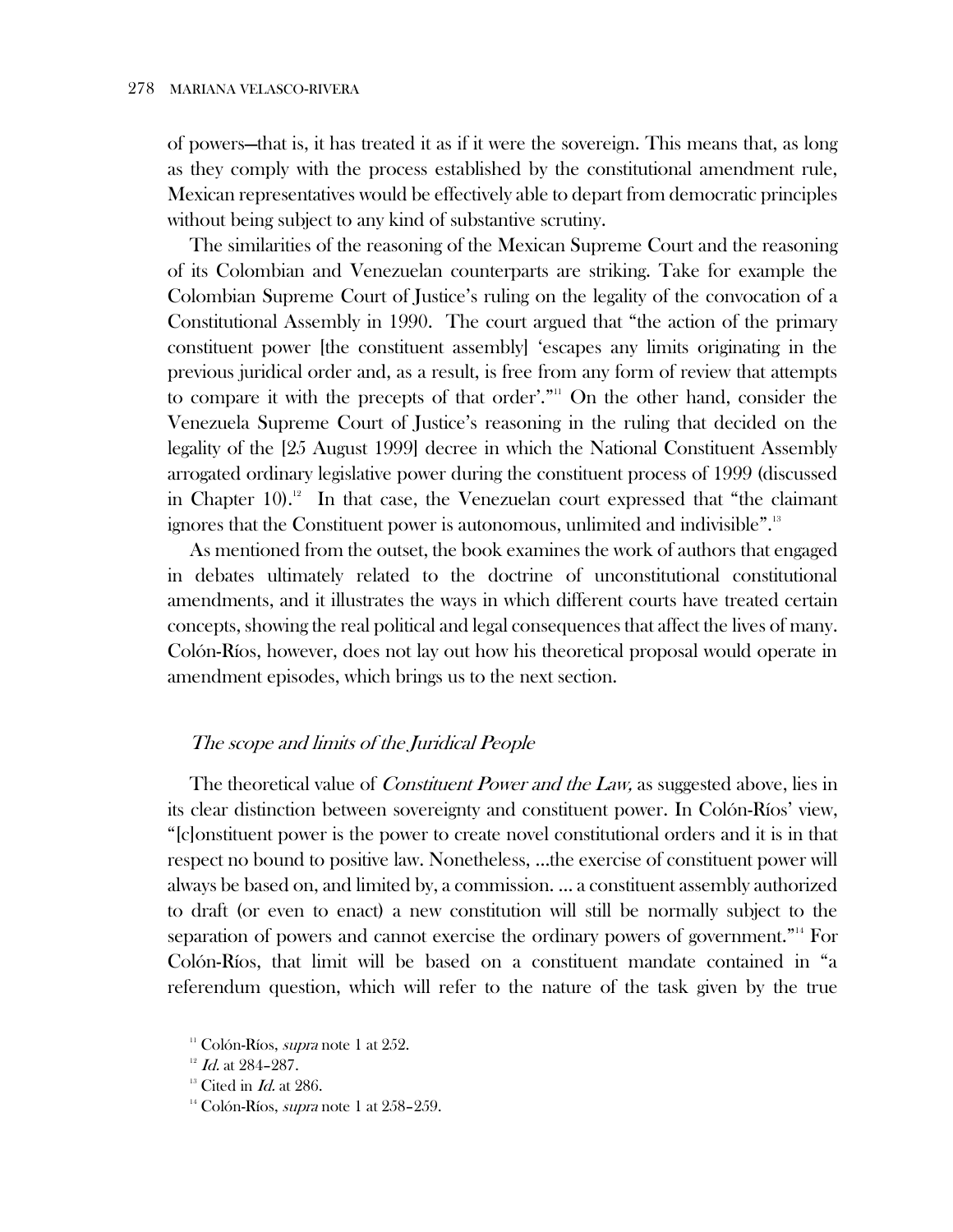sovereign (the people) to its commissioner (the constituent assembly)" and will be enforced by popular ratifications and/or courts.<sup>15</sup> For the most part, Colón-Ríos successfully achieves his main objective, but a question that remains open relates to the scope and limits of his theory. To be sure, this is less a criticism to Colón-Ríos' work than the signaling of an opportunity for further development.

The scope and limits of Colón-Ríos' theory are not entirely clear on at least two counts. First, it is not clear whether constituent power could be exercised through legal means other than constitution-making instances (*i.e.* ordinary legal means); and, second, the limits of referendums as effective means to determine the will of the people are not sufficiently examined. Throughout the book, the possibility of exercising constituent power seems to be exclusive to formal constitutional change (specifically to constitution-making) and bound to the idea that constitutional change only takes (or should take) place during extraordinary times. The attention that Colón-Ríos gives to constitution-making episodes, $\frac{1}{6}$  raises the question of whether his theory (that is, the possibility of exercising constituent power through legal means) would include other forms of constitutional change (e.g. formal or informal and/or changes that take place through ordinary legal means). In other words, it is not clear what exactly can be understood as an exercise of constituent power and what cannot be understood as such.

Across the book, at times Colón-Ríos seems to suggest that constituent power is only exercised when there is a change to the material constitution in the context of a constitution-making episode (especially in Chapter 9 and 10). However, we know that fundamental constitutional change may take place outside instances where entirely new constitutions are created. In this sense, Constituent Power and the Law falls short of distinguishing between types of formal constitutional change and elaborating whether it would be possible to exercise constituent power through ordinary, less immediate, legal means. In my view, those latter types of means could potentially lead to important and deep transformations without necessarily entailing the adoption of a new constitution, but that due to the scope and nature of such transformations, they could be understood as engaging in the exercise of constituent power.

Take for example, the exercise of the right to vote. It is hard to imagine a better example than the right to vote to illustrate the way flesh and blood human beings can assume a juridical presence with an enormous potential of bringing about fundamental transformation in a constitutional order. Perhaps even more so than in the context of the very adoption of a new constitution. This would be the case of transformative presidencies that did not need to change the constitutional text to result in important transformations, such as the election of FDR in the United States. The idea of bringing

 $15$  Id. at 258-259, 262-294.

<sup>&</sup>lt;sup>16</sup> See e.g. the discussion of the imperative mandate today  $Id$ . at 266–269.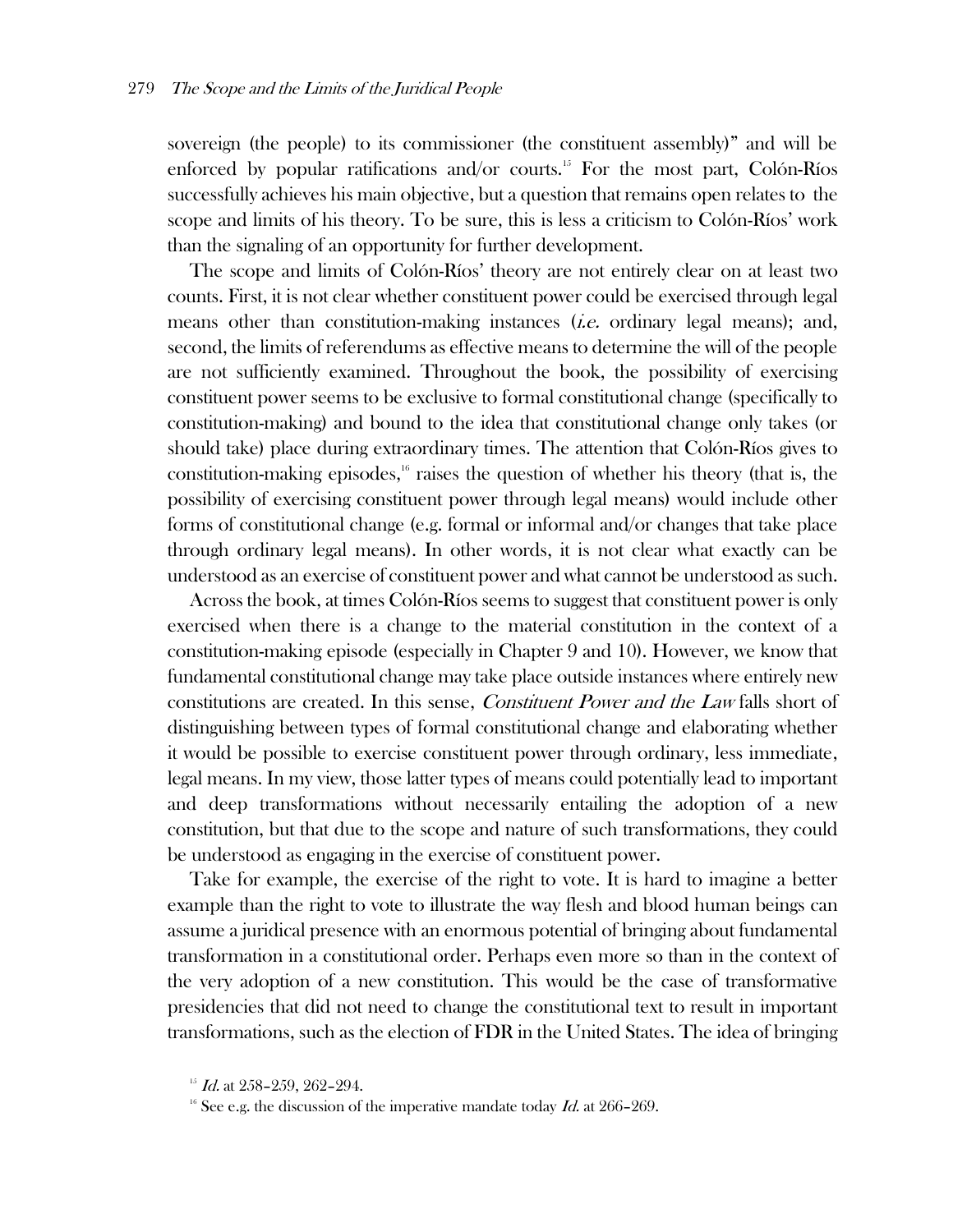about change through the exercise of the right to vote is somewhat similar to Sanford Levinson and Jack Balkin's theory of partisan entrenchment which mainly posits that fundamental or revolutionary constitutional change can happen through ordinary institutional means.<sup>17</sup> However, the question that remains unanswered is whether Colón-Ríos theory allows space to understand what we could call "mediated" exercises of constituent power.

Finally, provided that constitutional change may take place through means other than constitution-making, another outstanding question and a potential limit to Colón-Ríos' theory relates to the role of referendums. Under Colón-Ríos' approach, constituent referendums, as well as ratification referendums, play a central role in the possibility of identifying the limits to a constituent assembly as well as of enforcing them. The question in this regard is whether putting so much trust in referendums as effective proxies of popular sovereignty is granted. As we know, referendums do not happen in a vacuum and, therefore, are not free from the political context in which they are deployed. As such, referendums are inevitably prone to create conditions for politicians to stir public opinion in favor of their interests and agendas in ways that are not always necessarily aligned with the public interest. In this regard, one may think of the case of Brexit and the Leave/Remain campaigns in the lead up to the EU referendum in the UK in 2016 and its aftermath. Another example would be the 2016 peace agreement referendum [plebiscito] in Colombia.

The Brexit referendum raises questions regarding the reliability of this mechanism as a proxy for the exercise of popular sovereignty, particularly when considered against the backdrop of media coverage and its power to shape public opinion, as well as in light of the spread of misinformation (both by politicians and political bots on social media) that at the same time shape those opinions. For instance, based on an analysis of press coverage during the four-month Brexit referendum campaign, Levy, Aslan and Bironzo of the Reuters Institute for the Study of Journalism at the University of Oxford, reported that  $41\%$  of the coverage was pro-leave against  $27\%$  pro-remain.<sup>18</sup> Explanations for these figures could go from unfair access to media coverage to simply more political savviness from the Leave campaign. The dominant presence of the Leave campaign in the media, however, makes one wonder the extent to which preferences were shaped by it and if things would have turned out differently should the media coverage had been evenly distributed. Additionally, there is the issue of the role of political bots and social media in political campaigns that, as reported by Bastos and Mercea, has become

<sup>&</sup>lt;sup>17</sup> Jack M. Balkin & Sanford Levinson, *Understanding the Constitutional Revolution*, 87 Va. Law Rev. 1045–1109 (2001).

<sup>&</sup>lt;sup>18</sup> D. a. L. Levy, B. Aslan & D. Bironzo, *UK press coverage of the EU referendum* (2016), https://ora.ox.ac.uk/objects/uuid:8a0aac1f-8805-4ce4-96a8-207c1479c0c6 (last visited May 24, 2021).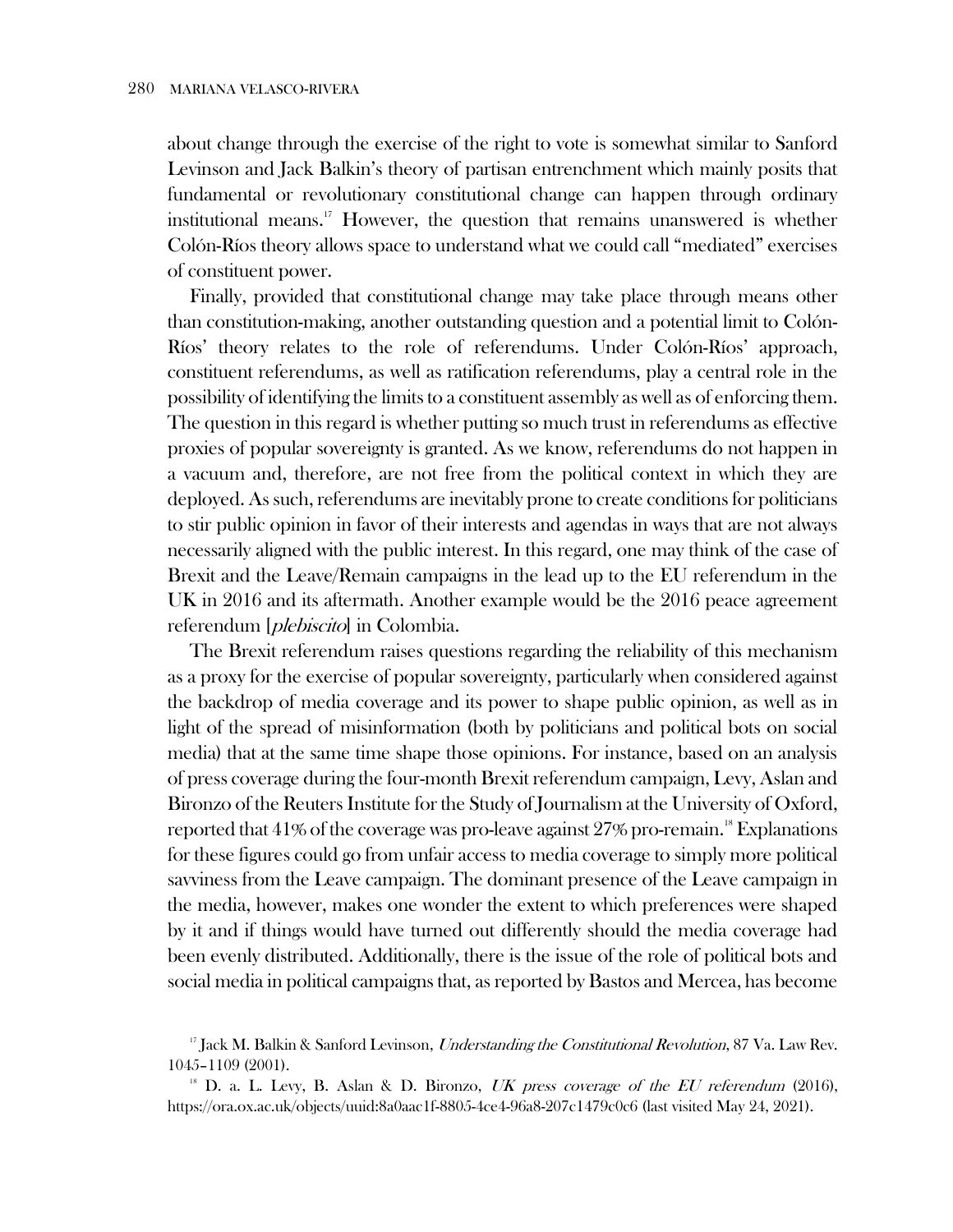a subfield in political science, among other things because of their potential detrimental impact on electoral politics, policy discussions and deliberations of contentious issues.<sup>19</sup> Howard and Kollyani show that the Brexit referendum was subject to political bot interference on Twitter.<sup>20</sup> In particular, they found that political bots had a small but strategic role in referendum conversations and that the family of hashtags associated with the argument for leaving the EU dominated. $21$  Similarly to the uneven presence of the Leave campaign on traditional media, the issue of political bots and their power to shape preferences is something that, in my view, should be taken seriously if we are to use referendums as mechanisms to determine the will of the sovereign people.

The political campaigns leading up to the 2016 peace agreement ratifying referendum *[plebiscito]* in Colombia and the victory of the "No" campaign and the government's decision to implement the agreement regardless of the referendum results, is another example of the complexities that relying on this type of mechanism as a proxy of popular sovereignty might entail.<sup>22</sup> Aware of the painful reality of the Colombian armed conflict and without trying to oversimplify the issue, one could argue that political campaigns leading up to the peace agreement referendum were reduced to a political battle between President Santos and his adversaries—where the messages to the citizens oversimplified a rather complex issue to a dichotomic choice. Whereas on the government side, instead of socializing the content of the agreement the message was: if you vote yes, you vote for peace; if you vote no you vote for war; the No campaign's message was: if you vote yes, you vote for dictatorship, a coup d'état and/or "Castrochavismo" and/or constitutionalizing the "gender ideology".<sup>23</sup> Juan Carlos Vélez, the "No" campaign manager, reportedly admitted in an interview that the campaign strategy was to appeal to emotions rather than reason when stating: "we appealed to indignation, we wanted people to go out angry to vote".<sup>24</sup> Additionally, in

<sup>19</sup> Marco T. Bastos & Dan Mercea, *The Brexit Botnet and User-Generated Hyperpartisan News*, 37 Soc. Sci. Comput. Rev. 38–54, 40 (2019).

<sup>20</sup> Philip N. Howard & Bence Kollanyi, *Bots, #Strongerin, and #Brexit: Computational Propaganda* During the UK-EU Referendum (2016), https://papers.ssrn.com/abstract=2798311 (last visited May 24, 2021).

 $^{21}$   $\emph{Id.}$  at 5.

<sup>22</sup> There is a growing literature focusing on the risks and benefits of the use of referendums in peacemaking and peacebuilding processes see e.g. Lauren Marie Balasco & Julio F. Carrión, Required Consultation or Provoking Confrontation? The Use of the Referendum in Peace Agreements, 55 Represent. J. Represent. Democr. 141–157 (2019); Katherine Collin, Peacemaking referendums: the use of direct democracy in peace processes, 27 Democratization 717–736 (2020).

 $^{23}$  La Pulla, El plebiscito sacó la peor porquería de Colombia, El Espectador (2016), https://www.youtube.com/watch?v=A4VcX4FAIaY (last visited May 24, 2021).

<sup>24</sup> El Espectador, *La cuestionable estrategia de campaña del No*, ELESPECTADOR.COM, October 6, 2016, https://www.elespectador.com/politica/la-cuestionable-estrategia-de-campana-del-no-article-658862/ (last visited May 24, 2021).